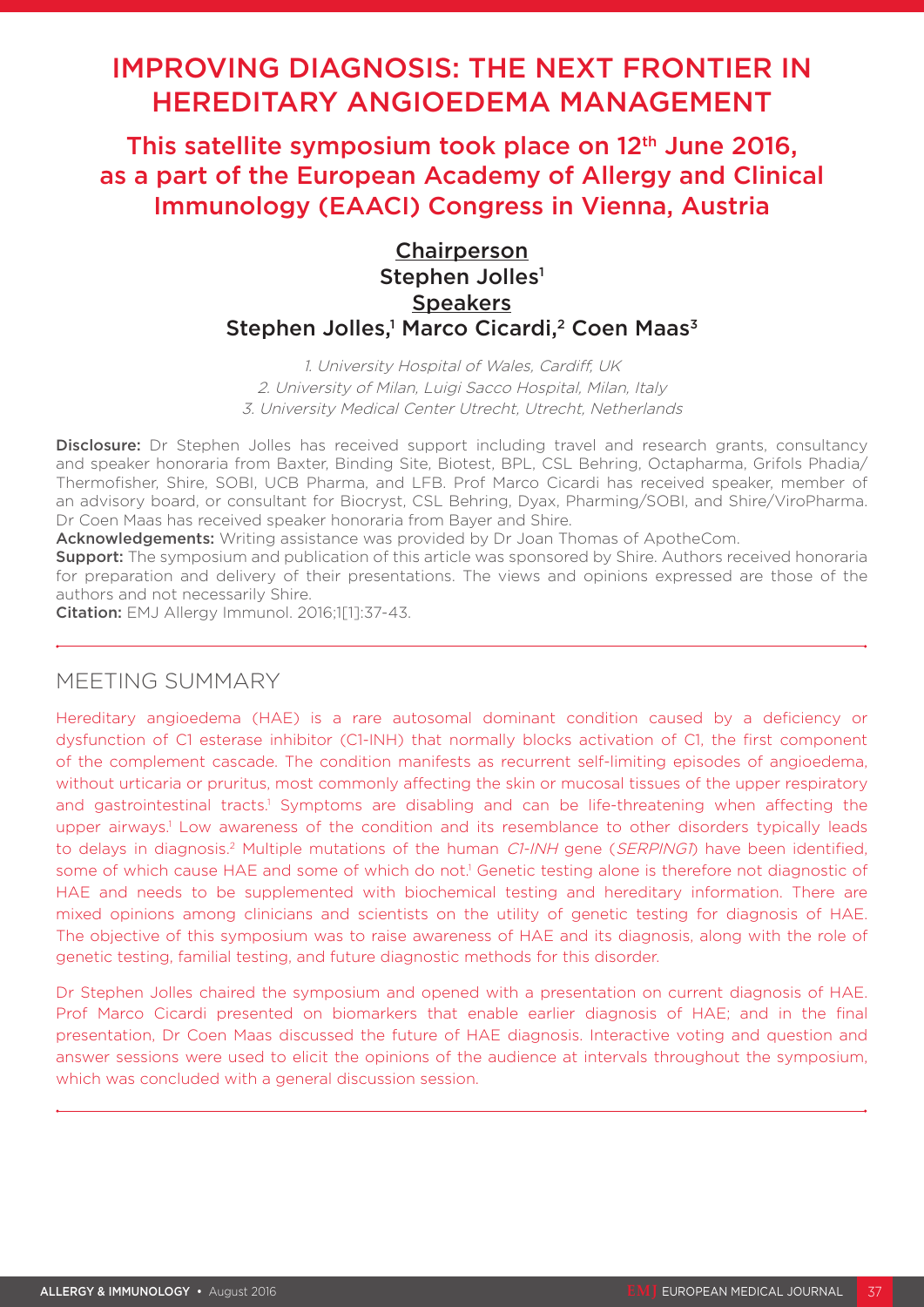# Diagnosing Hereditary Angioedema Patients Today

# Doctor Stephen Jolles

Initial diagnosis of HAE centres around clinical presentation and physical findings. Patients typically present with self-limiting episodes of angioedema (without urticaria or pruritus), which most commonly affects the skin or mucosal tissues of the upper respiratory and gastrointestinal tracts. Diagnosis is supported by biochemical testing that should ideally be conducted twice, with at least 1 month between tests. A family history of HAE is supportive of diagnosis, but not required. HAE affects approximately 1 in 50,000 people, with equal prevalence in men and women.3-5 Unfortunately, diagnosis is often delayed, typically by 10-18 years. $3-5$  Type I HAE is the most prevalent, accounting for about 85% of cases, and is characterised by low C1-INH and C4 levels.<sup>3-5</sup> Type II HAE (15% of cases) presents with normal or elevated but dysfunctional C1-INH and low  $C4$  level.<sup>3-5</sup>

HAE has an autosomal dominant inheritance pattern, with one copy of the affected gene being sufficient to cause the disorder. HAE can also arise from spontaneous mutations in people with no family history of the disorder, accounting for 20-25% of HAE cases.<sup>6</sup> Inherited forms of HAE are caused by a mutation in the *SERPING1* (*serine proteinase inhibitor clade G*) gene, which is mapped to chromosome 11 (11q12–q13.1). *SERPING1* contains eight exons and seven introns and is prone to large deletions and duplications.7 Type I HAE is caused by mutations throughout *SERPING1* that results in impaired protein folding or secretion.7 Mutations in Type II HAE involve the active site of exon 8, which results in a dysfunctional protein that impairs binding to proteases.7 Interestingly, about 10% of people with *SERPING1* mutations are asymptomatic.7

Over the years, a variety of different methods have been used for the diagnosis and classification of HAE, including whether or not a particular drug is successful in treating idiopathic histaminergic angioedema; biochemistry and immunology testing of acquired C1-INH deficiency; biochemistry exclusion (+/-) of angiotensin-converting enzyme (ACE)-induced acquired angioedema (AAE); history and biochemistry of Type I and Type II HAE; genetics of hereditary Factor XII (FXII) angioedema; and biochemistry and genetics of

normal C1-INH-HAE. Different tests are therefore required to reach a diagnosis depending on the setting. In routine immunology and biochemistry laboratories, protein (C3, C4, C1-INH) and functional (fC1-INH) tests are generally available. Protein tests require a serum sample, measured by nephelometry or radial immunodiffusion, which, although may be subject to interference with lipidaemia, haemolysis, or icterus, are generally very reliable.<sup>8</sup> Functional tests (required for Type II HAE diagnosis) are performed on serum samples by sandwich enzyme-linked immunosorbent assay (ELISA) (of activated C1s); the main issue with this test is sample delay, so fresh samples need prompt freezing if transport is needed and a delay before analysis is anticipated.<sup>8</sup> New functional tests in development aim to mirror more closely pathways of interest in HAE and use biotinylated activated *FXII* (*FXII-a*) or biotinylated kallikrein bound to avidin-coated plates for the detection of bound C1-INH.8

There are several additional causes of low C4 other than HAE. These include AAE, systemic lupus erythematosus, vasculitis, antiphospholipid syndrome, cryoglobulinaemia (essential or secondary, e.g. to hepatitis B virus and hepatitis C virus), cold agglutinin disease (Immunoglobulin M red blood cell), C4 nephritic factor (C4b2a), viral infections with parvovirus, genetic null alleles (C4a and C4b), and rarely, advanced liver disease.9 In AAE, the expected patient profile would be low C4, low C1q, both antigenic and functionally low C1-INH, and anti-C1 INH antibodies (in 70% of patients). AAE is a disease with late onset (>40 years of age) and there is usually no family history of the disorder.<sup>10,11</sup>

There are two categories of HAE with normal C1-INH-HAE with *FXII* mutations and without *FXII* mutations.4 HAE with normal C1-INH presents predominantly in adulthood and may have more frequent involvement of the tongue, uvula, and face, but there is no erythema multiforme.<sup>4</sup> Idiopathic angioedema needs to be excluded as this disorder also presents with normal C1-INH.<sup>4</sup>

In conclusion, clinical history, physical examination, and supportive family history are central in the diagnosis of HAE. Frontline biochemical testing involves C4, C1-INH, and fC1-INH, optimally repeated a month or more apart. In patients with normal results, there may be an additional role for testing during an attack, because a normal C4 during an attack in HAE is an extremely rare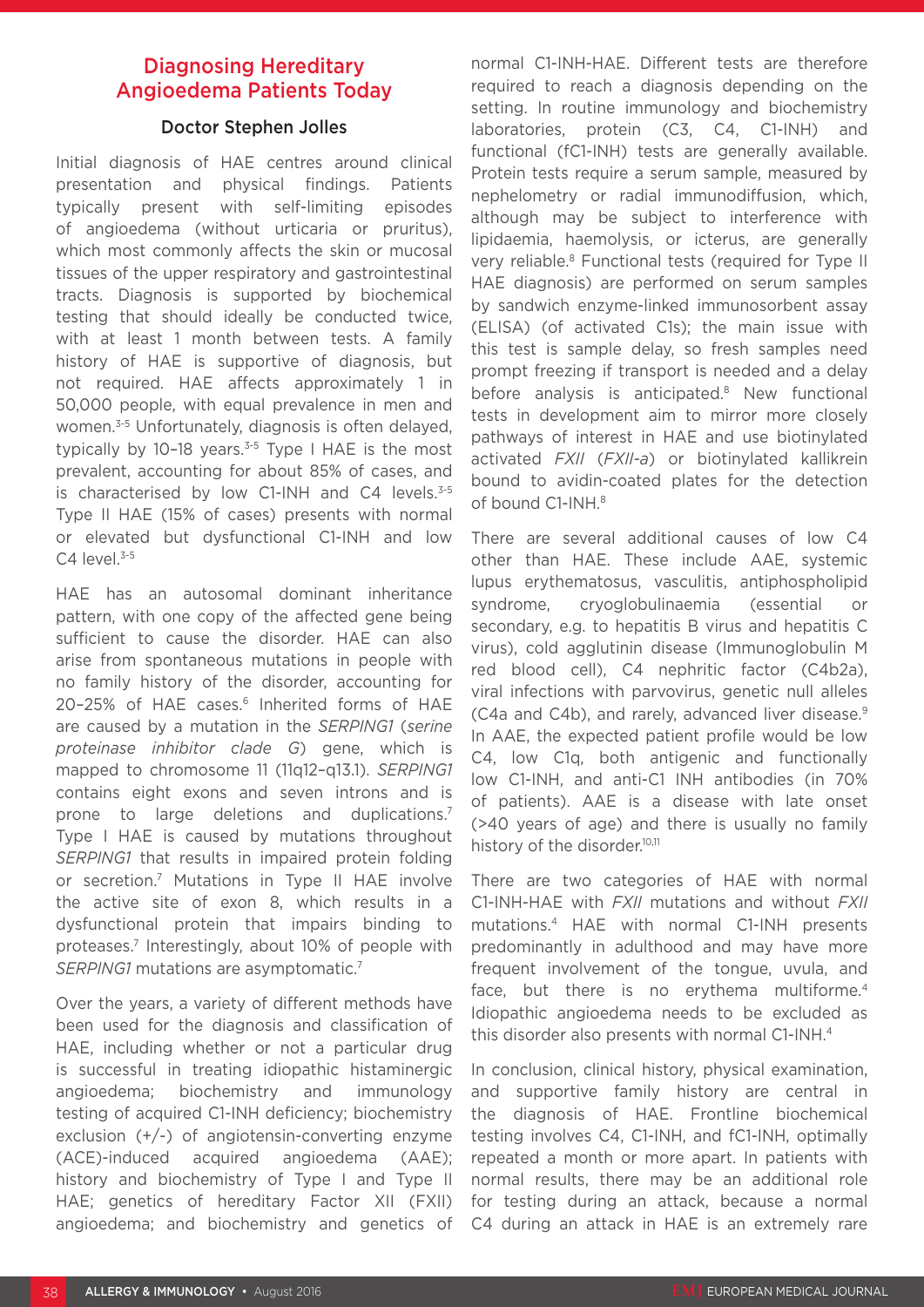event. Some current diagnostic tests may have utility in therapeutic monitoring, but are unable to predict disease severity or explain variability between patients.

During his presentation, Dr Jolles asked the audience whether or not genetic testing was available to them in their practice. A total of 56% of the audience responded 'yes', while 44% do not have genetic testing available. Dr Jolles then asked the audience the most common reason for them conducting genetic testing: the majority (50%) voted for diagnostic uncertainty; 14% for routine part of work-up; 14% for family testing; 6% to rule out HAE; and 16% never use genetic testing.

# Biomarkers: Improving Diagnosis

### Professor Marco Cicardi

There are various approaches available to diagnose angioedema. These include the identification of aetiology, pathogenic mechanisms, and phenotypes, and the stratification of phenotypes.

#### **Identification of Aetiology**

Angioedema due to C1-INH deficiency was identified by Virginia Donaldson as the biomarker that defines a group of patients with the phenotype of recurrent angioedema. Two types of angioedema due to C1-INH deficiency exist: the inherited autosomal dominant form (HAE), and the non-inherited form caused by anti-C1 INH antibodies (AAE) and/or lymphoproliferative disease.12 HAE due to a mutation in the *FXII* gene (known as the *Thr328Lys* mutation) has been traced back to a gene rearrangement in a single person. People with this type of HAE have a different phenotype to those with HAE due to C1-INH deficiency.<sup>13,14</sup> Patients with angioedema due to deficiencies in ACE can be identified by the pattern of relapses after discontinuation of ACEinhibitor therapy.15

#### **Identification of Pathogenetic Mechanisms**

Bradykinin is the main mediator of angioedema.<sup>16</sup> In HAE with FXII mutations, *FXII* mutant proteins are cleaved and rapidly activated by plasmin and escape inhibition by C1-INH, thereby causing excessive bradykinin formation.17 In ACE-inhibitorrelated angioedema, catabolism of bradykinin is reduced due to inhibition of ACE (which degrades

bradykinin). Overall levels of bradykinin are increased, but cleavage of the precursor to bradykinin (high molecular weight kininogen) is not increased.18,19 Idiopathic histaminergic angioedema is diagnosed when angioedema without wheals stops recurring upon continuous treatment with an H1 histamine receptor blocker (up to 4-times the approved dose) $^3$ 

#### **Identification of Phenotypes**

Phenotypes can be used to diagnose or subcategorise groups of patients. In a nationwide survey of 983 Italian patients with HAE (87% with Type I and 13% with Type II), a diagnosis of C1-INH deficiency could be made based on reduction in C1-INH function (median value: 20% for Type I and 19% for Type II).<sup>20</sup> Antigenic C1-INH, however, was within the normal range for Type II patients (median value: 96%) but not for Type I patients (median value: 21%), demonstrating the value of this technique in categorising Type I and Type II patients.20 In patients with *FXII* mutations, there is a large difference in phenotype, as male patients rarely experience oedema whereas female patients almost always do.21

Several different forms of angioedema can therefore be identified. Diagnosis of acquired idiopathic non-histaminergic angioedema is based on the exclusion of C1-INH deficiency, ACE inhibitor therapy, evidence for causative agents, absence of family history of angioedema, and absence of mutations in the FXII gene.<sup>22</sup> In addition, there are two groups of patients, those that respond to anti-histamine treatment and those who do not. $23$ Bradykinin has been shown to be an essential mediator in most subtypes of angioedema without wheals (Figure 1).<sup>22</sup>

#### **Stratification of Phenotypes**

Recurrent angioedema without urticaria is associated with degradation of bradykinin, which is broken down (cleaved) by kallikrein.<sup>12</sup> Cleavage results in two-chain high molecular weight kininogen molecules that can be visualised by electrophoresis and used as a biomarker for different forms of angioedema. $23$  In patients with C1-INH HAE, kininogen is a potential biomarker for disease severity, as patients with fewer symptoms have lower levels of cleaved kininogen than patients who are more symptomatic.<sup>24</sup> Several other proteins have been shown to be involved in the bradykinin-forming cascade, including the plasminogen activator urokinase and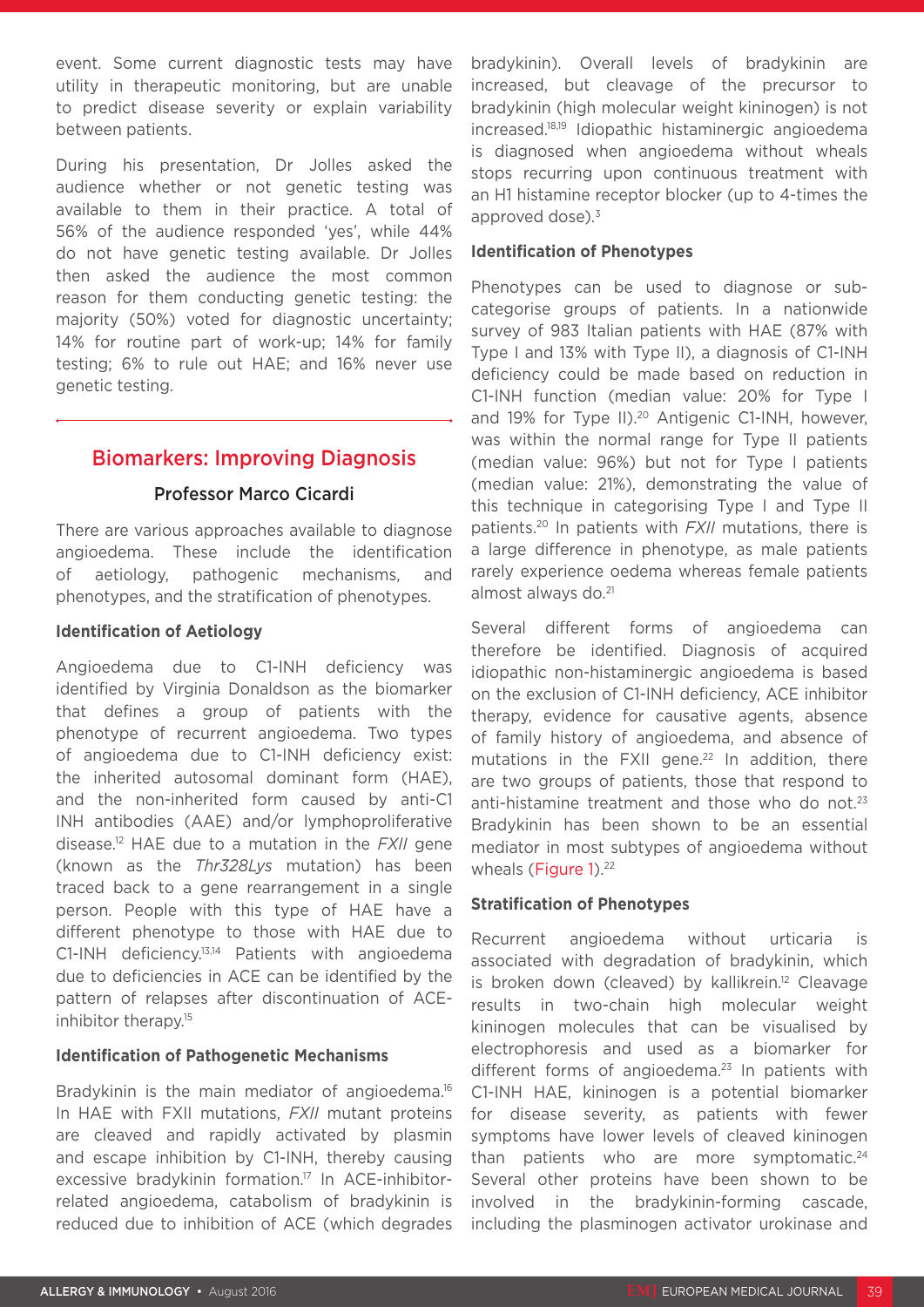vascular endothelial-like growth factor (VEGF); VEGF could potentially be used as a biomarker to distinguish different forms of angioedema or disease severity.25-27

In conclusion, C1-INH deficiency, mutations in *FXII*, and treatment with ACE-inhibitors are diagnostic of specific forms of angioedema. Evidence of histamine as the mediator distinguishes one form of AAE. Other forms of angioedema are defined only by the clinical profile and the exclusion of specific diagnoses. Markers to stratify patients with angioedema are still only partially identified and need to be further refined.

#### **Question and Answer Session**

Prof Cicardi was asked if he could provide further insight into the classification of non-histaminergic angioedema, and responded that the important issue is that in these patients, a mechanism exists that is different from the mechanism in patients that respond to antihistamine. Histamine may play a role in these patients, but is not the main mediator.

When asked if the kinetics of *C1-INH* and *fC1-INH* differ upon administration of C1-INH in people with hereditary versus those with AAE, Prof Cicardi responded that the kinetics are very different within patients. Patients with C1-INH deficiency demonstrate much more rapid catabolism of C1-INH than healthy people.

In response to the question of whether or not high molecular weight kininogen can serve as a prognostic biomarker, Prof Cicardi responded that kininogen may serve as an acceptable biomarker in the future, but the technical application and sensitivity of the assay needs improvement.

# Looking Towards a Future of Improved Risk Stratification and Management

#### Doctor Coen Maas

As presented by Prof Cicardi, bradykinin is an important disease mediator in HAE. Accurate detection of bradykinin production during an angioedema attack, however, is challenging as its production is localised and difficult to detect systemically.28 Bradykinin is also rapidly broken down by kinases, which makes detection even more difficult.



#### Figure 1: Classification of angioedema without wheals and involvement of bradykinin.<sup>22</sup>

ACEI: angiotensin-converting enzyme inhibitor; FXII: Factor XII; INH: esterase inhibitor; AAE: acquired angioedema; HAE: hereditary angioedema.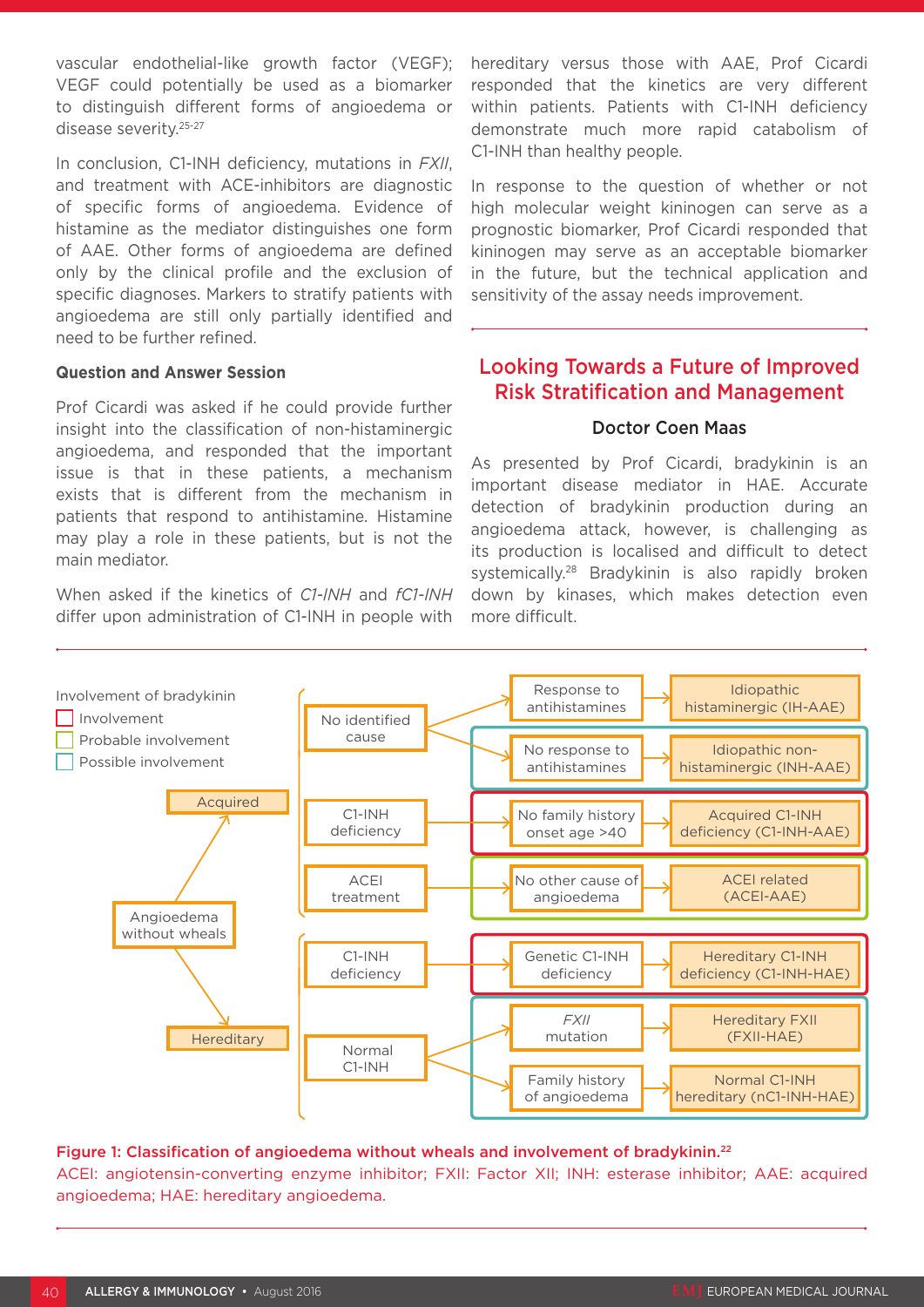

Figure 2: Cleavage of kininogen, producing high molecular weight cleaved kininogen.

Bradykinin is the end-product of the contact activation system that results from cleavage from its precursor protein, kininogen, by kallikrein. This process results in the production of high molecular weight cleaved kininogen (Figure 2). High molecular weight cleaved kininogen may be a suitable biomarker for contact activation as it is insensitive to kinases and readily detectable in the systemic circulation of healthy subjects.

In addition to cleavage by kallikrein, during an angioedema attack, kininogen is cleaved by several other enzymes and this may occur without the accompanied release of bradykinin. One of these enzymes is plasmin, and cleavage of kininogen by either kallikrein or plasmin results in similarly sized products when assayed by Western blotting.29 Evaluation of kininogen cleavage using this method is therefore not adequate to accurately measure bradykinin production, and an assay with small (17 kDa) highly-specific monoclonal antibodies known as nanobodies is being developed to accurately differentiate kallikreincleaved kininogen.30

*FXII* is the initiator of the contact activation system, and collective evidence points towards a role for *FXII* in angioedema attacks. This enzyme normally has several cleavage sites. People with mutations in *FXII* have an additional cleavage site in FXII, which causes the enzyme to fragment and activate more rapidly.<sup>17</sup> In three types of FXII-HAE, mutants of *FXII* that are associated with angioedema were found to be particularly sensitive to activation by plasmin, resulting in higher levels of FXII. When no pathological mutations are present, several other enzymes may also be involved in FXII cleavage, including neutrophil elastase.30 Indeed, studies indicate that neutrophil elastase and kallikrein act synergistically to activate *FXII*. 30

To summarise, kallikrein-cleaved kininogen is a circuit marker for bradykinin production and a potential surrogate marker for HAE. It is important, however, to understand that cleavage may not always represent bradykinin formation and the bradykinin-forming mechanism is best analysed under controlled conditions to prevent perianalytical artefacts, tailored sampling procedures may be required. The study of *FXII* is key to understanding disease mechanisms in HAE, and may lead to identification of the underlying cause of attacks and, as yet, unidentified mechanisms in this disease.

#### **Question and Answer Session**

Dr Maas was asked if there was a marker for risk of angioedema attack and responded that studies investigating the natural triggers of FXII activation have demonstrated that plasminogen levels correspond well with disease activity.17 In patients with HAE and *FXII* mutations, the risk corresponds with the enzyme that triggers *FXII*. Different triggers may activate FXII in different patients. In general, however, bradykinin production is a good surrogate marker for disease activity.

A member of the audience asked Dr Maas if patients have co-existent histaminergic and bradykinin-activated HAE. Dr Maas responded that there is a mechanistically strong overlap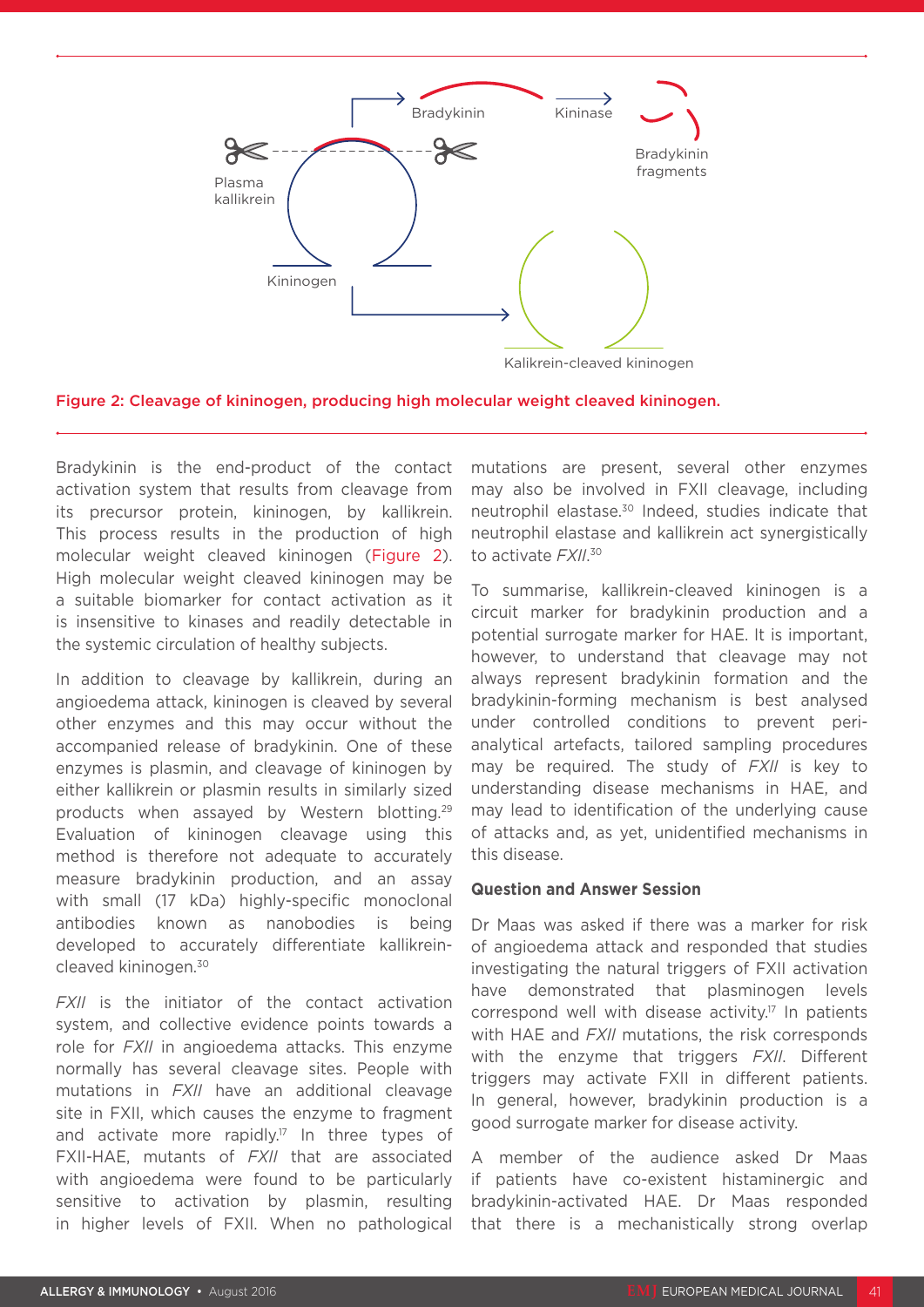between histaminergic reactions and the formation of bradykinin, and that this has been observed in patients with anaphylactic shock (without angioedema).<sup>31</sup> In animal models, at least 50% of the hypotension in anaphylactic shock is directly attributable to bradykinin.<sup>32</sup> Bradykinin may therefore be secondary to a histaminergic reaction in patients.

When asked if taking samples during an attack would improve the quality of analysis, Dr Maas responded that it would. However, where plasma samples are useful, serum samples have the caveat that they will be fully clotted and all kininogen will be cleaved. However, samples taken during an attack can be informative in detailing the difference between the active and inactive phases of angioedema.

Finally, to a question of whether biomarkers will be used to aid treatment of angioedema, Dr Maas responded that it was possible, but the amount of bradykinin required in patients with idiopathic angioedema needs to be elucidated first.

# Discussion Q&A and Interactive Voting

### Interactive Voting

Dr Jolles opened the session and asked the audience what proportion of family members have been tested in their clinical cohorts. There was wide variation in the proportion of clinicians that conduct genetic testing and those that do not. Only 17% of the audience have conducted genetic testing on 75–100% of family members, while 11% have conducted no genetic testing on family members.

Dr Jolles then asked the audience what proportion of their patients should have a genetic diagnosis of HAE. Just over 44% of the audience responded that >75% of their patients should have a genetic diagnosis, compared with 21% that thought that <10% should be tested.

Finally, Dr Jolles asked the audience what the main barriers to genetic testing were. The main barriers were cost (39% of the audience) and availability (34%). Difficulties in testing family members was voted by 18% of the audience, and only 9% thought it was unnecessary.

# Discussion Q & A

Several questions were posed by members of the audience:

Q: How useful is genetic testing in patients with an HAE clinical phenotype and clinical manifestations, but who have normal C4, C1-INH, and fC1-INH?

Prof Cicardi responded that the diagnosis of C1-INH deficiency is based on a biochemical diagnosis, so genetic testing will not necessarily help these patients. It can, however, determine if the cause of C1-INH deficiency is genetic, which may be useful if there is no family history. A test for FXII could, however, be useful and may tell you why a patient has angioedema.

#### Q: Is biochemical testing in C1-INH deficiency sufficient for a diagnosis of HAE?

Prof Cicardi responded that for many patients, genetic testing is not useful. A particular level of C1-INH deficiency has to be reached before angioedema occurs and this cannot be predicted by genetic testing. Even if a mutation in *C1-INH* is demonstrated, it does not mean that the activity of the gene is modified.

Dr Jolles said that genetic testing could be useful for exclusion purposes in cases that are difficult to diagnose. In addition, novel mutations that are found and associated with an appropriate clinical presentation and biochemical results and that are then included in genetic databases would increase the probability of being able to more accurately diagnose HAE in the future.

Q: What should be the approach in patients in which a new mutation variation is found? And, secondly, in patients in which no mutations are found for C4 and C1-INH?

Prof Cicardi responded that segregation studies need to be conducted first to evaluate the relationship between any new mutation and the function of *C1-INH*, and, in the second case, Dr Jolles highlighted that genetic testing does have limitations in that only exons are generally evaluated; mutations in introns or upstream of the gene will not be detected.

#### Q: Should genotyping be the preferred diagnostic test for newborns and children?

Prof Cicardi responded that infants (<1 year of age) may have C1-INH levels that are inconclusive. In these patients, if there is already a family history